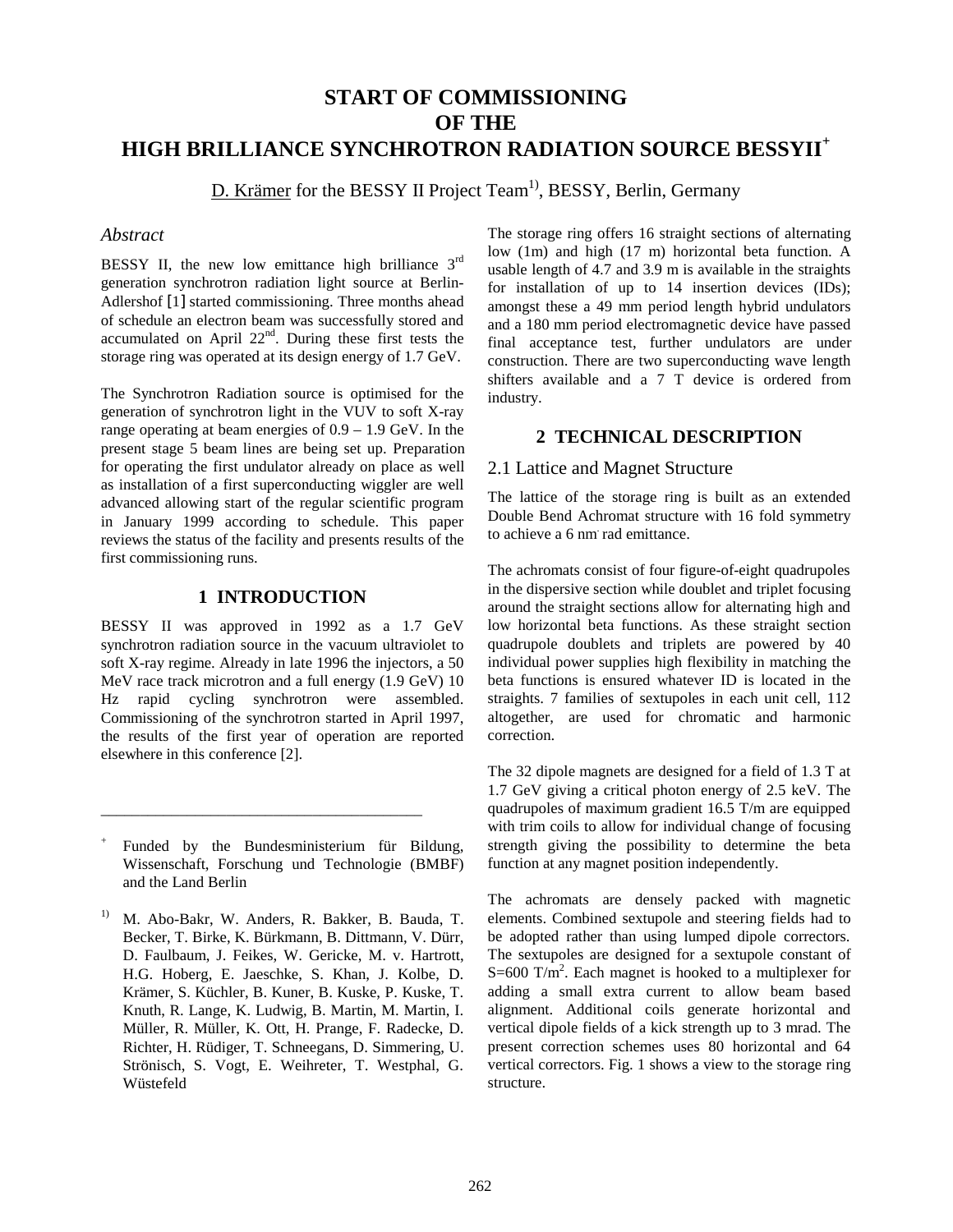

Fig. 1: Storage ring magnet structure.

Assembly of the 240 m circumference ring started in spring 1997. All magnetic multipoles, vacuum and diagnostic elements where mounted and aligned on 48 girders that where placed in the storage ring tunnel at their final position.

### 2.2 Injection

The beam extracted from the synchrotron is transferred to the storage ring via a 25 m long transferline. The beam is horizontally injected into the storage ring from the inner side of the ring. Two septa in a common vacuum tank bend the beam 22 mm off the central orbit. Four fast kicker magnets create a closed orbit bump next to the septum sheet. All elements are located in one of the long "high beta" straight sections.

### 2.3 Vacuum

The design of the storage ring vacuum system is to stand a 1.9 GeV beam current of 500 mA. All chambers are made from AISI 316LN stainless steel. Crotch absorbers are located at the dipole chambers which have been tested to cope with linear power densities in excess of 500 W/cm[3]. In the straight chambers copper absorbers are explosion bonded to the chamber wall. The beam pipe is of elliptical cross section with major axis 32.5 and 17.5 mm. 160 lumped sputter ion pumps (SIP) are distributed in the arcs and in the straight sections. A the location of crotch absorbers additional 500 l/s SIPs are placed directly underneath the crotch. A total pumping speed of approximately 20000 l/s is installed in the ring. The complete machine vacuum system is covered with heating jackets for a controlled  $200^{\circ}$ C in-situ bake.

### 3.4 RF-System

The storage ring is equipped with 4 DORIS type 500 MHz single cell cavities located in one of the dispersion free low beta straights. Each resonator is fed by an individual 75  $kW_{cw}$  rf transmitter connected via coaxial line and a circulator. Thus the energy acceptance of the machine is in excess of ∆E/E=3% at design energy (1.7 GeV) for currents up to 250 mA.

# 2.5 Instrumentation

For first turn beam diagnosis nine destructive fluorescent screens are mounted in straight sections allowing to follow the beam once around the machine. Beam position monitors (BPM) are installed at 112 locations measuring the horizontal and vertical position. In the closed orbit mode complete beam orbits are updated every 2 s. 64 BPM electronics allow operation in single turn mode where pre-selective individual turns are reconstructed from four successive injections. In ref. [4] the BPM system and its use during the first commissioning runs is described.

A pinhole-array X-ray beam monitor [5] is avail-able to monitor beam emittance and orbit stability. In addition striplines for energy and tune measure-ment and a parametric current transformer are operating.

### 2.6 Controls System

The BESSY control system is based on a distributed architecture. Workstations communicating to VME single board computers using the EPICS toolkit as core software and the selection of distributed local intelligence of embedded controllers and CAN field bus networks for IO based device control proved to be an extremely robust control system. From the very beginning the system allowed the operator crew complete access to the accelerator components. Furthermore the various software applications were of great help to the operators during the present commissioning process. The control system is described elsewhere in this conference in more detail [6].

## **3 FIRST COMMISSIONING RESULTS**

### 3.1 First beam signals

Commissioning of the storage ring started on April  $21<sup>st</sup>$ , 1998 when all systems were ready to go. On early morning April  $22<sup>nd</sup>$  the first turns could be observed in the storage ring. After activating 1 of the cavities the beam was circulating for several hundred turns. Finally on late evening the beam got stored and was circulating with a life time of several minutes. Another 5 h later the storage ring was accumulating. Within the next shifts up to 10 mA were accumulated at injection rates of 1mA/s. The current was limited at that time by an automatic halt to injection avoiding damage to the vacuum system as part of the photon absorbers were not cooled.

First emitted light was detected at the diagnostic beamline using the pinhole array camera, fig. 2.